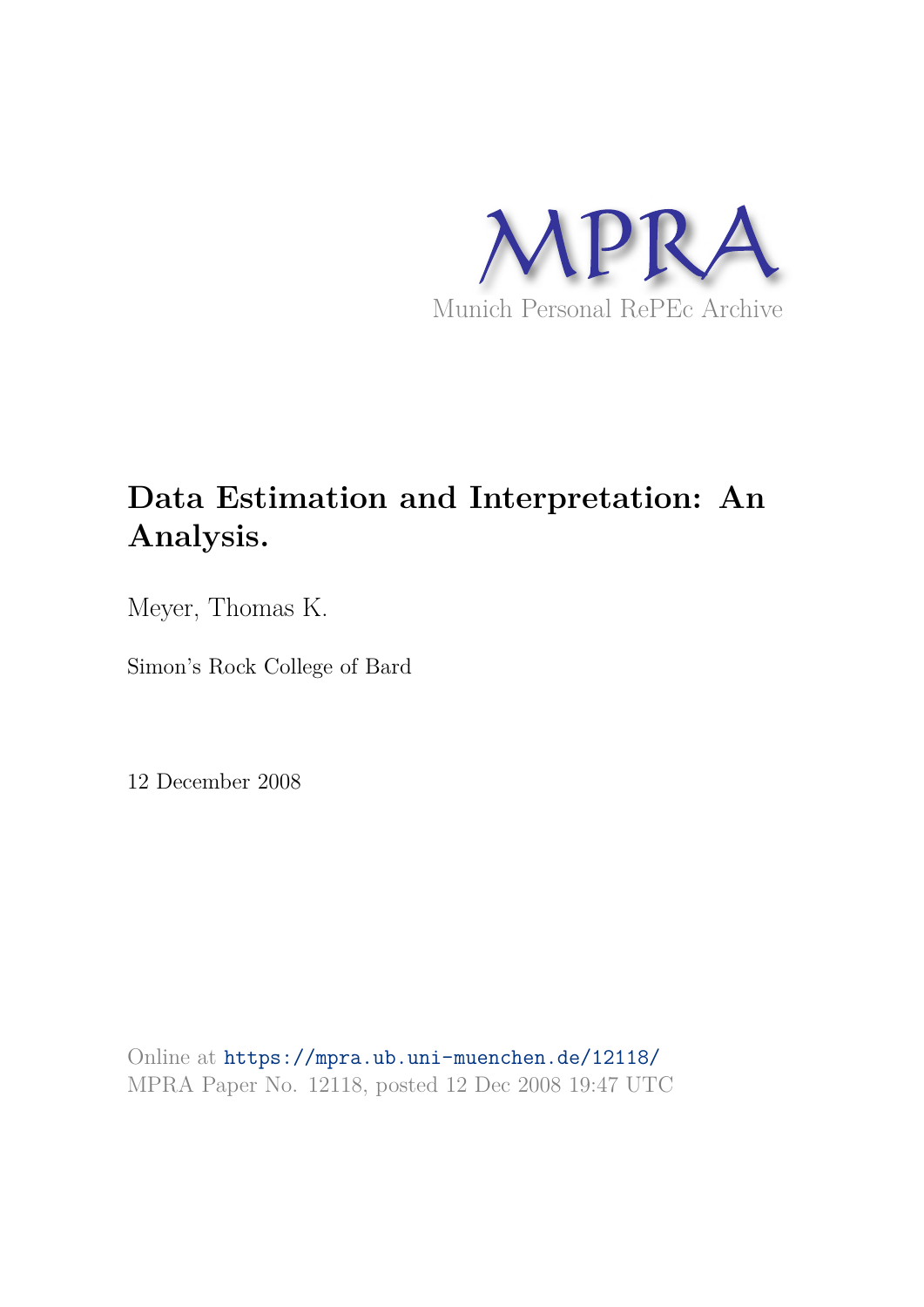## *Data Estimation and Interpretation: An Analysis*.

This paper examines a central aspect of the collection and interpretation of economic data<sup>1</sup> among developed and developing countries. This aspect illustrates that for developed economies the collection of figures is far superior relative to that found in emerging nations. Yet, it is these developing nations who have a superior interpretation of these statistics with regard to their developed counterparts.<sup>2</sup> Then, a discussion will be made concerning the importance of data in the economy. This will be accomplished through examining the expected price level within two at odds macroeconomic theories, Lucas and Rapping's Rational Expectations modeling strategy<sup>3</sup>, and the Adaptive Expectations hypothesis of Friedman. Additionally, some of the postulates of *Price Theory* will be mentioned and employed for this examination. This will entail the inclusion of both equations and a non-mathematical explanation of these theories. Having established the importance of these figures, the implications of this seeming tradeoff between collection and interpretation in terms of the economic performance of individuals and firms will be mentioned. This analysis will be conducted using these three hypotheses.

Of the things which lend themselves to the abysmal state of data collection in developing countries, there are two essential factors: the state of infrastructure and telecommunication technological advancement.<sup>4</sup> Most generally in these nations one finds advanced communications technology to be provided through the mechanism of "technology transfer." This concept is described "Developing nations gain access to advanced technology mainly through technology transfer, that is, by 'importing' the fruits of successful foreign research and development efforts."<sup>5</sup>Yet, many emerging nations are enacting policies which purposely and severely limit the flow of these goods. Take for instance, the later half of the twentieth century, "However, as early as the 1960s, a number of developing countries began to adopt national policies regulating technological imports, with particular attention to transactions with Northern multinational corporations [included in this are corporations based in developed countries]."<sup>6</sup> Nevertheless, such protectionist policies, while the may have fostered domestic industry, have not allowed for much technological advancement in these nations. This is because the national firms are generally quite unsuited to produce technology of the caliber found in developed countries, and the international competition which might induce them to strongly innovate has been diminished.

 $P_t^* = E_{t-1} (p \mid I_{t-1}).$ 

-

5 American Academy of Social and Political Science; *Technology Transfer to Developing Countries: Implications of International Regulation*; International Regulation; Page One-Hundred and Eleven. 6 American Academy of Social and Political Science; *Technology Transfer to Developing Countries:* 

*Implications of International Regulation*; International Regulation; Page One-Hundred and Eleven.

<sup>&</sup>lt;sup>1</sup> This paper refers only to economic data, such as CPI, or GDP, it is not used in the broad sense of the word.

 $2$  Here, ideal or hypothetical terms are used. The interpretation of data would be superior in developing countries, if there were much data to make inferences upon, which is highly unlikely. So, when this superiority is mentioned, it is assumed, theoretically, that there would be a sufficient quantity of data to interpret.

 $3$  It should be noted that Lucas and Rapping were not responsible for creating this theory, for it is attributed to John Muth who introduced it in his article entitled *Rational Expectations and the Theory of Price Movements*. The informal representation of his model for the expected price level is as follows:

<sup>&</sup>lt;sup>4</sup> When technology is referred to, it signifies telecommunications technology.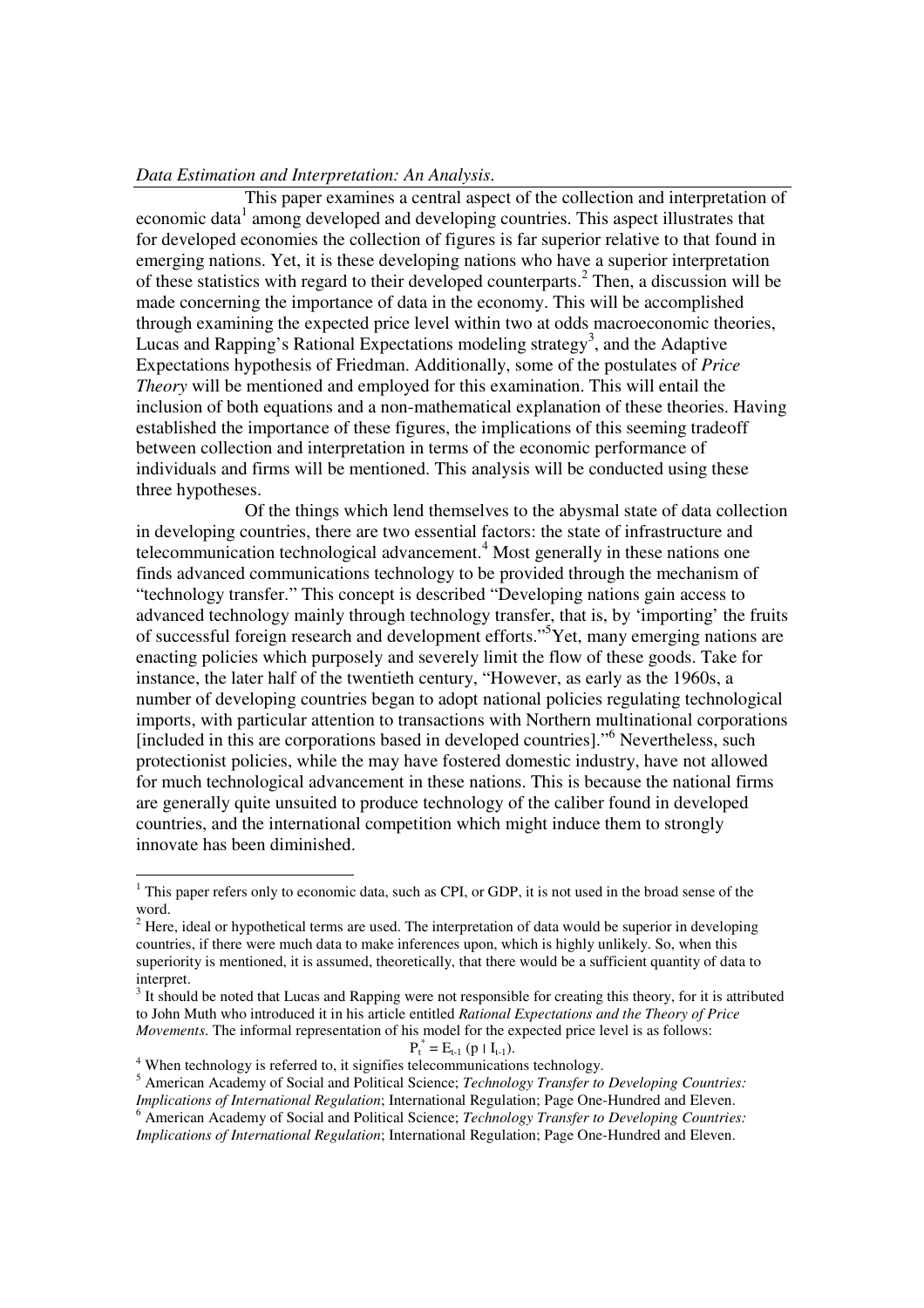Compounding this deficiency in communications technology are problems of infrastructure, such as an insufficient or deplorable network of roads, ineffective electric companies, and little government administration. An example of these things can be found in the S.E.C. This organization mandates that in the sale of securities "investors receive financial and other significant information concerning securities being offered for public sale; and…[that the following is prohibited:] deceit, misrepresentations, and other fraud in the sale of securities."<sup>7</sup> In many developing countries, this sort of transparency or required publication of data, is impracticable, either because the governing body is fundamentally unable to enforce such an act, or because it has little interest in doing so. Another instance will serve to illustrate the implications for data collection that both a lack of communicational technology and poor infrastructure create when found together, as often occurs in these economies. Suppose, there exists an emerging nation with such a deplorable network of roads that, for some portions of the year, sections of this country remain isolated. Moreover, imagine that due to the poor state of telecommunications a good deal of time is spent when it is impossible to use either a phone or the internet. How, in this situation, would a community in an inaccessible sector be able to effectively transmit essential economic data, such as employment? The answer is straightforward, this would not be possible. This same situation holds true for firms needing to transmit sale figures, or the effective demand for their product(s), etc. As is stated in an article for the journal *The American Economic Review* entitled *Telecommunications Infrastructure and Economic Development: A Simultaneous Approach* "In addition, the economic returns to telecommunications infrastructure investment are much greater that the returns on just the telecommunication investment itself. Where the state of the telephone system is rudimentary, communications between firms is limited,"<sup>8</sup> however communications between these firms and agencies collecting data (if any exist) would also be limited. This presents the issue of non-response bias, which will be returned to in a later section.

The collection of data in developed countries however, is far superior. This is due to the absence of the two factors named as causing the compilation of figures to be poor. In the case concerning "technology transfer" it was stated that the now developed nations foster the most advanced telecommunications technology, which they in turn had attempted to provide to their less developed counter parts. Thus, there is no fundamental lack of innovation. In terms of infrastructural issues, there tend to be none. Again, as was cited above, take the agency known in the United States as the S.E.C, which coerces the publication of certain data. This has permutations in many other developed countries. Furthermore, it is inconceivable that a portion of the United States, or Britain, etc. would be isolated and powerless to communicate with the remainder of the nation on a consistent basis.

The interpretation of data however, is a different matter, for here it is the developed countries which suffer, and the developing ones which succeed. In this discussion the statistical principle that correlation does not imply causation, or the bounds of the linear correlation model, is heavily relied on. This law is most succinctly stated "The second limitation of the theory [of correlation] is that although the correlation coefficient is a measure of the covariability of variables it does not necessarily imply any

<sup>7</sup> http://www.sec.gov/about/laws.shtml

<sup>8</sup> The American Economic Review; *Telecommunications Infrastructure and Economic Development: A Simultaneous Approach*; Pages Nine-Hundred and Nine to Nine-Hundred and Ten.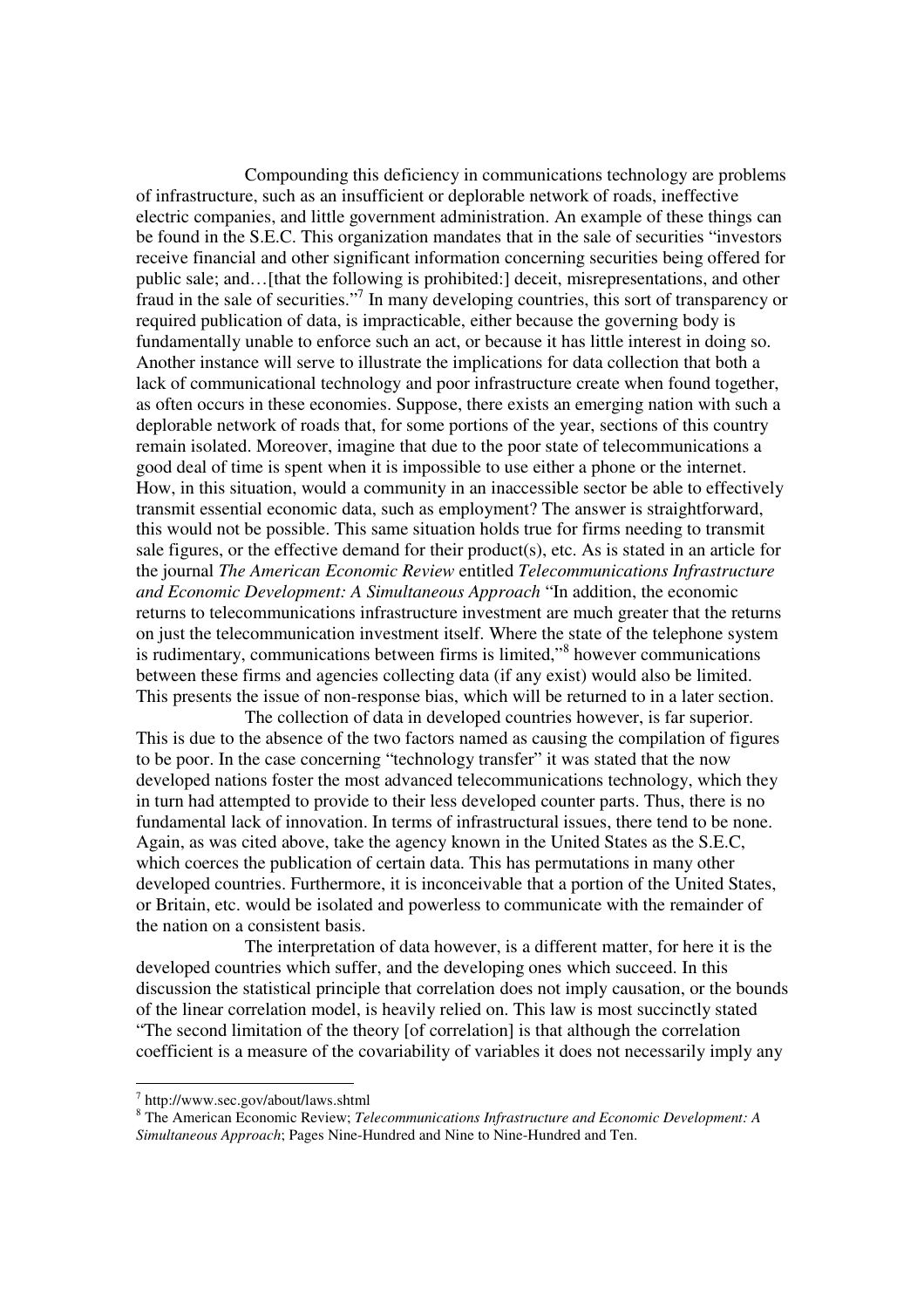functional relationship between the variables concerned. Correlation theory does not establish, and/or prove any causal relationship between the variables."<sup>9</sup> To demonstrate the insufficient collection of statistics inherent in emergent countries, two factors were isolated. Here however, there is only a single feature which causes the explanation of figures to be unsound in developed nations, the presence of "innumerable variable elements." This is stated most succinctly by Persons who maintains "The cause and effect relation existing between economic events is especially difficult to ascertain because of the presence of innumerable variable elements.<sup>510</sup> In effect, an immense complexity has arisen in the developed economies, seeing as many new institutions and means have been created with which to influence certain aspects of the markets. This makes it seemingly difficult to attribute some effect to a particular cause. The number of variables which could possibly influence any one thing is immeasurable in these nations due to their enormous quantity. For an example of these notions, the opinions of different macroeconomic schools regarding the causes of the Great Depression will be utilized. Robert E. Lucas Jr., one of the central figures of new classical economics, stated:

"If you just think of an economy in competitive equilibrium you wouldn't expect its output series to be completely smooth…If intelligent actors pursuing their own self-interest are going through the same mistake over and over again…we are led to think of informational difficulties…If you look back at the 1929 to 1933 episode, there were a lot of decisions made that, after the fact, people wished they had not made…there were a lot of jobs people quit that they wished they had hung on to… I don't see what's *hard* about people making mistakes in the business cycle. From the individual point of view, it's obvious."<sup>11</sup>

Thus, he attributes the Great Depression to three economic variables, problems of information, poor decisions on the part of economic actors, and an inherent fluctuation of growth. The Keynesian interpretation is somewhat different. It is described as "The contraction [Great Depression], set in train, on this view [Keynesian economics], by a collapse of investment or by a shortage of investment opportunities or by stubborn thriftiness."<sup>12</sup> In direct contrast to the Lucas interpretation, a single variable is identified, the decrease in investment expenditure. The monetarist or at least Friedman's interpretation of "The Great Contraction" consists (at least in part) of what follows:

"the U.S. monetary authorities followed highly deflationary policies. The quantity of money in the United States fell by one-third in the course of the contraction. And it fell not because there were no willing borrowersnot because the horse would not drink. It fell because the Federal Reserve System forced or permitted a sharp reduction in the monetary base, because it failed to exercise the responsibilities assigned to it in the Federal Reserve Act to provide liquidity to the banking system."<sup>13</sup>

 9 *Theory of Econometrics*; Correlation Theory: The Simple Linear Regression Model; Limitations of the Theory of Linear Correlation; Page Forty-Four.

<sup>10</sup> Publications of the American Statistical Association; *The Correlation of Economic Statistics*; Page Two-Hundred and Eighty-Seven.

<sup>11</sup> *Conversations with Economists*; Conversations with New Classical Economists; Robert E. Lucas Jr.; Pages Forty to Forty-One.

<sup>12</sup> The American Economic Review; *The Role of Monetary Policy*; Page Two.

<sup>&</sup>lt;sup>13</sup> The American Economic Review; *The Role of Monetary Policy*; Page Three.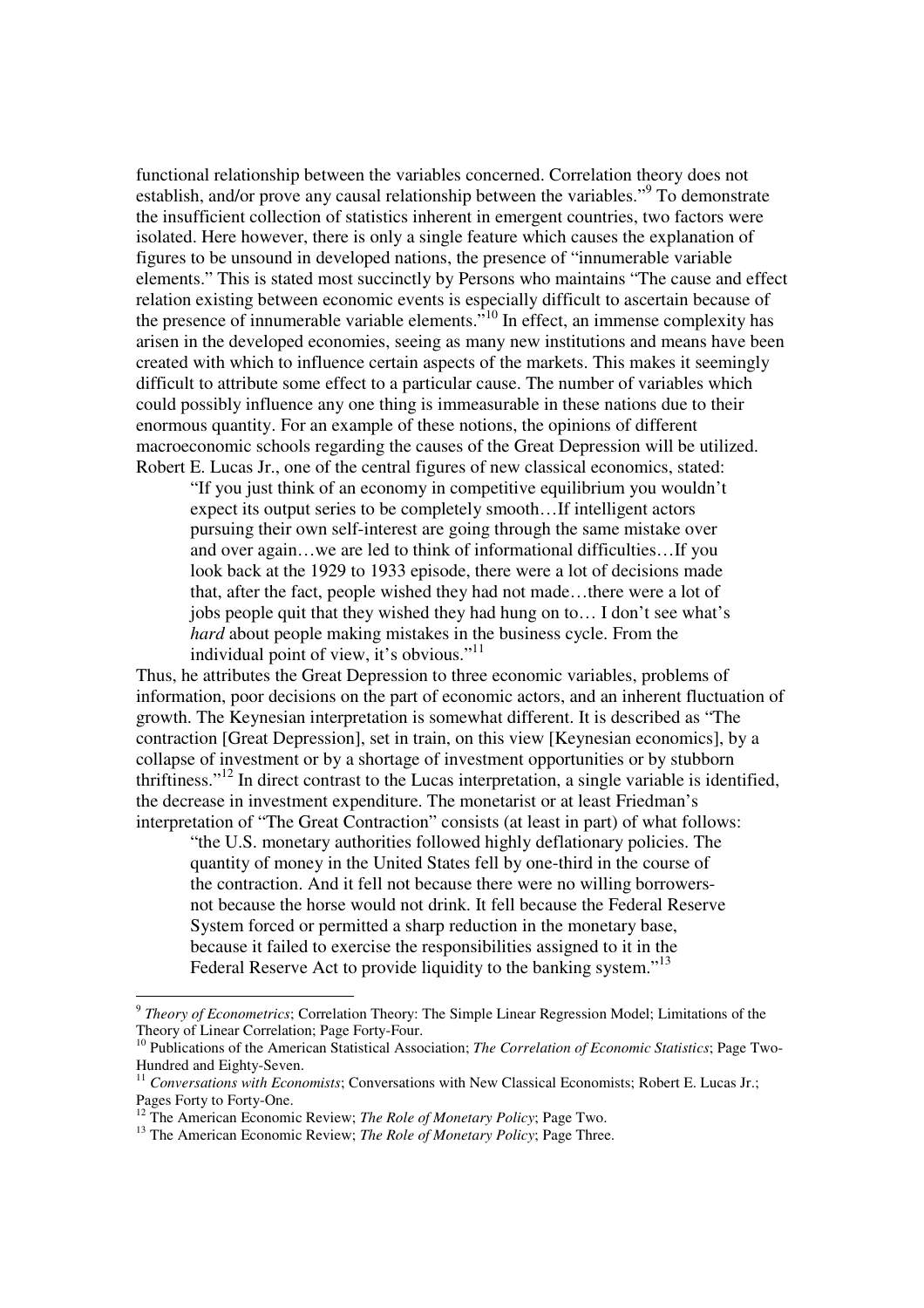This passage maintains that, as in the Keynesian analysis, a sole variable contributed to this depression, the deflationary activities of the Federal Reserve which caused a reduction in the monetary base. Thus, each school of macroeconomic thought attributes different variables in addition to differing quantities of variables to the cause of the Great Depression, which serves to illustrate the difficulty experienced in the assigning of causation and the interpretation of data.

However, these problems of data interpretation are mitigated within the context of a developing economy. This is because these markets lack the complexity found in developed nations. Initially, these countries concentrated their efforts on relatively few commodities, say one or two. Such a focus did not warrant intricacy in the marketplace, and merely a very few variables could influence an economic event(s). Ostensibly, in many of these nations the situation has changed. For instance, each country has a central bank and many have been able to attract, or allow for, foreign investment. Yet, they have still not achieved the complexity found in the economy of the developed nations. Moreover, while the quantity of variables capable of influencing events has increased, it too has not attained the amount found in developed nations.

Yet, it appears necessary to perform a thorough examination of the role data plays in certain macroeconomic and microeconomic models. To this end, three specific theories have been selected; one assuming Rational Expectations, another, Adaptive Expectations, and the third involves the central postulates of Friedman's *Price Theory*. In this analysis the emphasis will be on the expected price level found in each hypothesis, its formation, and its association with data. Subsequently, in a following section, the majority of these equations will be analyzed using the implications of these issues of data interpretation and collection. First, they must be stated formally. The Lucas supply function is given by the following equation:

(1.) 
$$
Y_t = K_t + \gamma (P_t - P_{t}^*) + \lambda Y_{t-1}
$$
.<sup>14</sup>

Here  $Y_t$  signifies output at time t,  $P_t$  the price level at time t, and  $P^*$ <sub>t</sub> the expected price level at time t. Furthermore,  $K_t$  is described as "a growth term" with γ and λ serving as parameters. In this equation, though there are three variables directly influenced by data, one is focused on, namely  $P^*$ <sub>t</sub>. The expected price level is almost entirely determined by known past price levels. This relationship between results and expectations is formally represented in this equation concerning the predicted price level by Lucas and Rapping:

(2.) 
$$
\ln(P^*_{t}) = b_0 \ln(P_t) + b_1 \ln(P_{t-1}) + ... + b_r \ln(P_{t-r}) + a_1 \ln(P^*_{t-1}) + ... + a_s \ln(P_{t-s})
$$

Here we see a firm representation of the Rational Expectations hypothesis, for this relation is contextualized by the statement that "the hypothesis that  $ln(P^*)$  is a '*rationally* [italics added] distributed lag function' of past actual values…we impose the condition:

$$
b_0 + \ldots + b_r + a_1 + \ldots + a_s = 1,
$$

so that a proportional change in *all* past prices would imply a change in  $P^*$ <sub>t</sub> of the same proportion."<sup>16</sup> In brief, the assumption is made that the agent forming expectations

<sup>&</sup>lt;sup>14</sup> Conversations with Economists; A Background for the Conversations; Page Eighteen.

<sup>&</sup>lt;sup>15</sup> The American Economic Review; *Price Expectations and the Phillips Curve*; Page Three-Hundred and Forty-Five.

<sup>&</sup>lt;sup>16</sup> The American Economic Review; *Price Expectations and the Phillips Curve*; Page Three-Hundred and Forty-Four to Forty-Five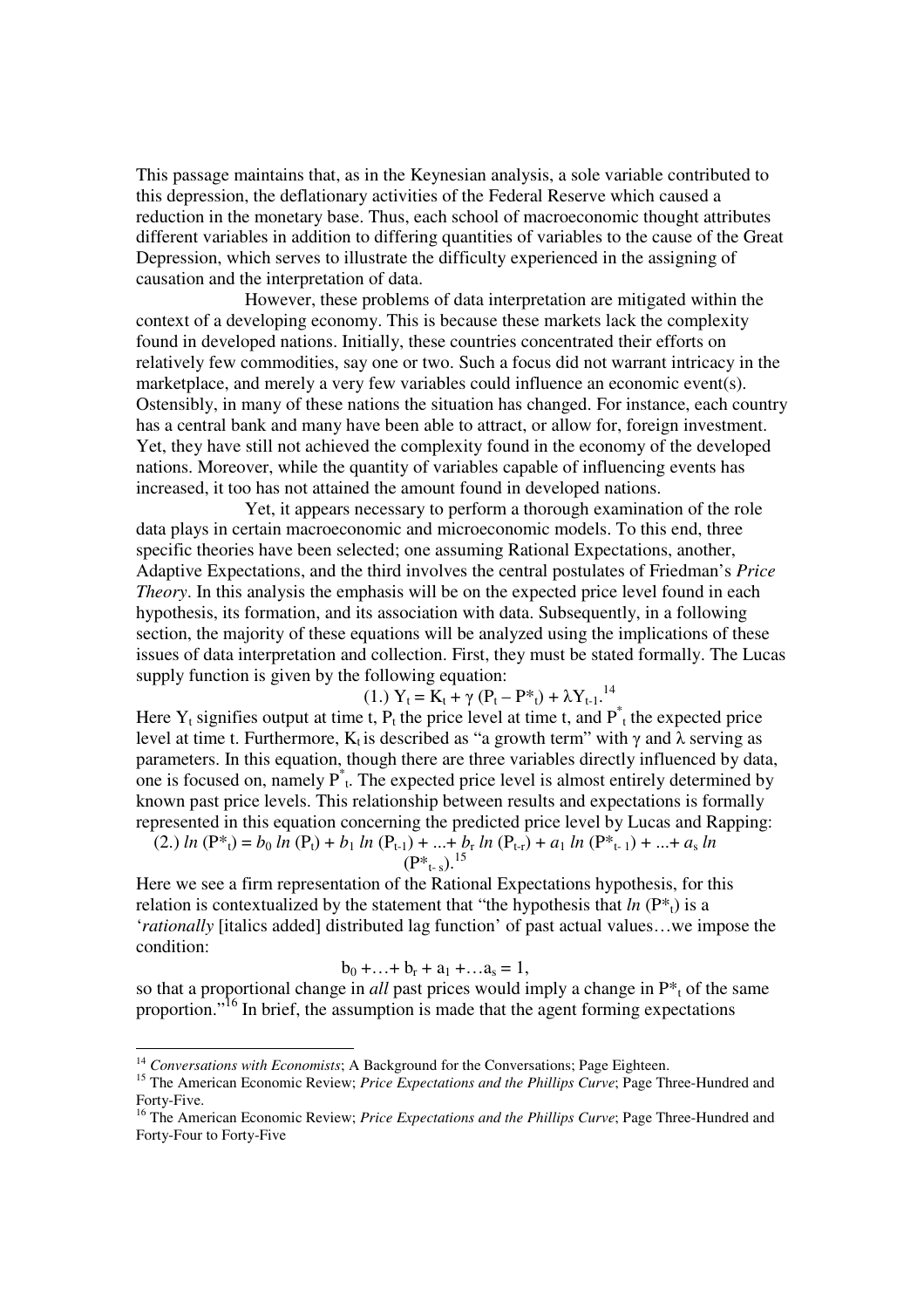directly and rationally bases them entirely upon data, namely past and current price levels. Within this, it is supposed that each economic actor employs the most optimal data set.

Another presentation of forming an expected price level, presupposing the Rational Expectations hypothesis, is:

$$
(3.) P^*_{t} = E_t (P_t | I_t).^{17}
$$

Here,  $E_t$  is portrayed as the *optimal* expectations of  $P_t$  at time  $t$ . I<sub>t</sub> characterizes all available information in this same instant and has a functional relationship with these most favorable anticipations, in that it directly informs them. Discernibly, data is intrinsic within this variable and another,  $P_t$ , seeing as both are represented as figures. This equation, while much simpler than (2.), holds no less significance given that it too demonstrates the role of past and current figures in the determination of the expected price level.

In his work *Price Theory*, Friedman maintains that "Prices, therefore, do three kinds of things in solving the above five problems [Knight's outline of the five interrelated problems of economics]. They transmit information, they provide an incentive to users of resources to be guided by this information, and they provide an incentive to owners of resources to follow this information."<sup>18</sup> In particular, the first purpose he assigns to prices is of interest. The mechanism which he ascribes to this process is a model which assumes adaptive expectations:

(4.)  $P^*_{t} = P_{t-1} + \varphi (P_{t-1} - P^*_{t-1}).^{19}$ 

The symbol φ serves as a coefficient. Friedman exemplifies two concepts with this equation, the first of which is that "someone corrects an error for only a fraction."<sup>20</sup> Also, he illustrates "expectations of  $P_t$ …are determined by past observations of the price level only."<sup>21</sup> Thus, he creates a relation wherein "people adjust their current expectations to correct expectation errors made in previous periods,"<sup>22</sup> and in which the expected price level is informed solely by past data and a fractional correction of past expectations. Therefore, both models assuming Rational and Adaptive Expectations employ statistics concerning price levels to inform the expected price level, though the equations of Lucas utilize both past and present data, while Friedman uses only past numbers.

Since either the Adaptive or Rational Expectations hypothesis apply data, it is logical to assume that they are subjected to the issues concerning these figures, namely the relationship between data collection and interpretation and whether or not a nation is developed or emergent. As has been stated previously, the compilation of statistics in the developing world is quite unsatisfactory due to both infrastructural and telecommunication problems. Yet, this perceptibly lends itself to a poor quality of data. For instance:

"Unfortunately…the reliability of the index [of industrial production] has declined steadily in many developing countries. In some countries the inaccuracies in the index are so large that it is no longer possible to

<sup>&</sup>lt;sup>17</sup>Conversations with Economists; A Background for the Conversations; Page Nineteen.

<sup>&</sup>lt;sup>18</sup> *Price Theory*; Introduction; Page Ten.

<sup>19</sup> *Conversations with Economists*; A Background for the Conversations; Page Thirteen.

<sup>&</sup>lt;sup>20</sup> *Conversations with Economists*; A Background for the Conversations; Page Thirteen.

<sup>&</sup>lt;sup>21</sup> *Conversations with Economists*; A Background for the Conversations; Page Thirteen.

<sup>&</sup>lt;sup>22</sup> Conversations with Economists; A Background for the Conversations; Page Thirteen.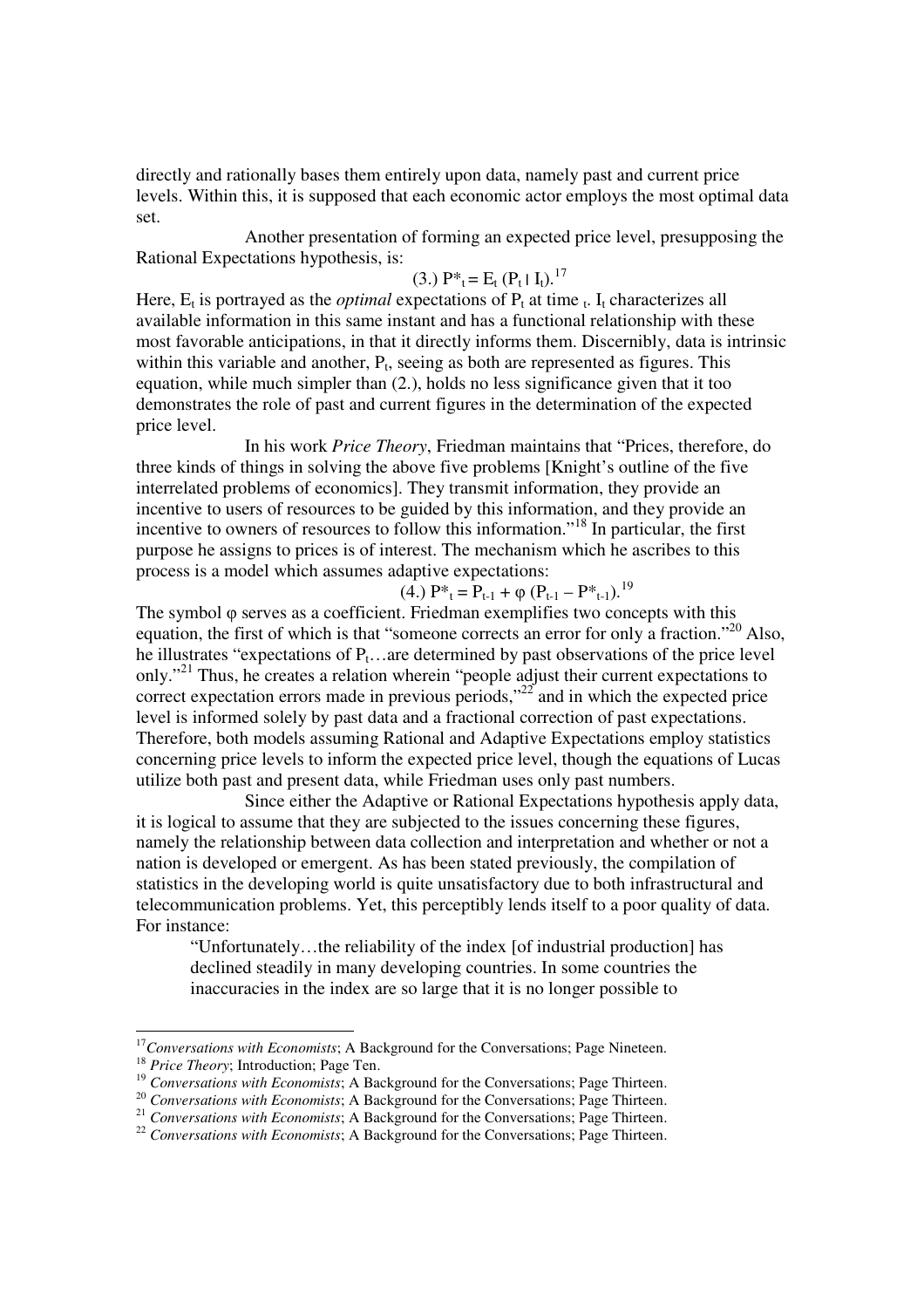distinguish year-to-year changes in the volume of output from the size of average error to which the index is subject…In some cases, the omission of new products (industries) may lead to a downward bias in the index for total manufacturing."<sup>23</sup>

Thus, the difficulty in this instance and on the whole, is not that there is an absolute lack of economic data, but that there is much non-response bias which negatively affects the set of figures as a whole both in terms of their applicability and credibility. The implications of this error also harmfully influence the hypotheses described above. Take equation (2.), which assumes Rational Expectations in deriving the expected price level  $P^*$ <sub>t</sub>. The assumption is made that this expectation depends upon the current and past price levels, which are in and of themselves data. Yet, even though it is presumed that through acting rationally economic agents will employ the optimal set of data, it is quite probable that this data has also a large degree of error. If such error is contained within these figures, as it most likely is, one could quite possibly be basing their expectations on a large amount of erroneous numbers  $(ln (P_{t-1})... ln (P_{t-r}))$ , which signifies that your expectations of the current price level are also erroneous and quite different from the actually realized point. In equation (1.), Lucas and Rapping present this as having a dire consequence on output:

## $(Y_1 = K_t + \gamma (P_t - P_{t}^*) + \lambda Y_{t-1}).$

In the adaptive expectations equation (4.), Friedman illustrates that to form the expectation of the current price level at time  $_{t}$ , one utilizes the past price level of time  $_{t-1}$ in addition to a fractional correction of assumptions. Here, the past price level for  $_{t-1}$ could be incorrect which would, as is the case above, lead to an erroneous formation of expectations for the current price level. Furthermore, if the past price level is incorrect, that would signify that the correction of expectations is also invalid, leading to more damaging effects on the current price level. All of this would serve to have a negative result on output. Aside from these mathematical models, this issue of error in data has consequences for the central postulate of *Price Theory*. It is not to be disputed that prices convey information, but that ambiguous or false information is conveyed.

In developed countries, the interpretation of data, and not the data itself could perhaps be erroneous. Yet, this still has detrimental consequences. Though none of the macroeconomic models presented explicitly mention assigning an explanation to figures, it is still inherent within them. The Rational Expectations hypothesis assumes each agent will act *rationally* and *optimally*, but perhaps this may entail the omission of certain price levels in the formation of an expected price level for time  $<sub>t</sub>$ . For instance, it</sub> seems consistent with the theory that if one interprets say  $P_{t-1}$  as being non-reflective of the overall pricing trend in that it is due to some variation which will never again occur, and if this is the most rational interpretation, it would be both acceptable and rational to omit this from the formation of expectations. Yet, even though this was the most rational interpretation and choice, perhaps  $P_{t-1}$  echoes a new as of yet unseen trend, signifying that this interpretation and subsequent decision to omit, is incorrect. Therefore,  $P^*$ <sub>t</sub> would also be incorrect. By implication, many other economic variables would then be negatively affected. This same analysis can be projected onto the adaptive expectations hypothesis with minimal modification. Seeing as Friedman does not assume rationality,

<sup>23</sup> The Statistician; *Accuracy of Indices of Industrial Production in Developing Countries*; Page Two-Hundred and Ninety-Six.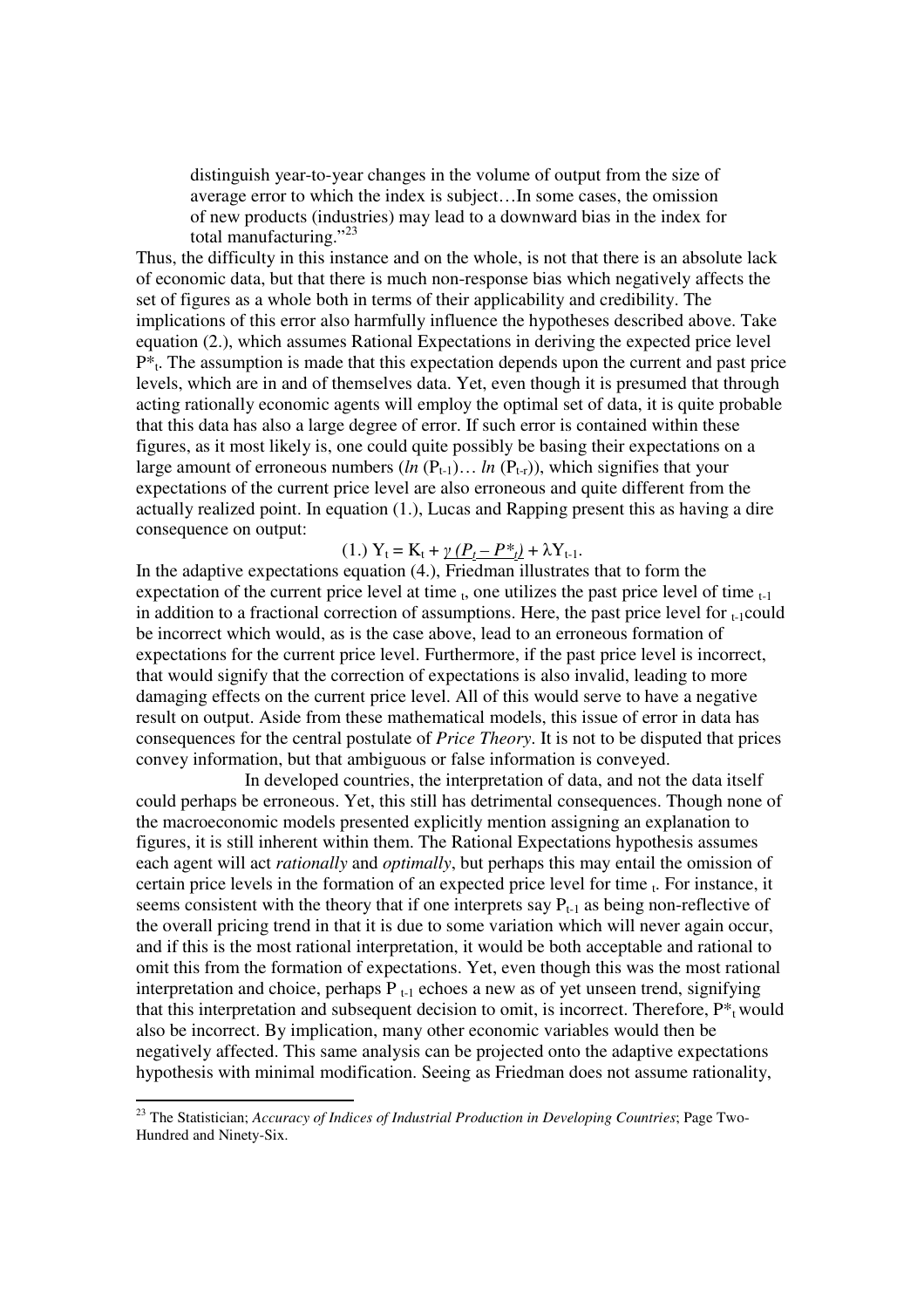and in fact assumes these economic agents will make mistakes, one can omit data from the formation of price expectations without it having to have the most rational interpretation of this data. In terms of prices communicating information, the economic actor may, as above consider this information and data to reflect an un-recurring and unreasonable deviation from the underlying pricing trend, and thus dismiss these figures and prices. If, this dismissal was unfounded, prices did in fact convey correct data, and this agent had planned otherwise, the consequences would be disastrous. For instance, suppose a firm had bindingly agreed to purchase some factor of production at a certain future time, for the market price dictated at this time, and that this corporation assumed prices were irrationally inflated and would decrease. However, some new economic paradigm meant that prices would only increase from this level. Thus, the speculating firm has lost valuable capital.

This paper examined the relationship between the collection and interpretation of data and whether or not a nation is developed or emergent. In this, the developing nations were superior in regards to the explanation of figures. This can be attributed to the economies found in these places lacking the complexity and presence of "innumerable variable elements" found in the developed countries which cause them to suffer in this respect. The developed world is far greater at compiling data however, because there are none, or very few of the infrastructural and telecommunications technology problems which plague the emergent nations. Thus, these issues are transmitted to any entity which includes them, such as the formation of expectations for the price level in either Adaptive and Rational Expectations, or the notion that prices convey information. Analyzed within the context of these equations and hypotheses, one can see that, regardless of the theory or model applied, these issues of data present a quite perceptible threat to economic growth and performance.

Index of Equations

1. 
$$
Y_t = K_t + \gamma (P_t - P^*t) + \lambda Y_{t-1}
$$

2. 
$$
-ln (P^*_{t}) = b_0 ln (P_t) + b_1 ln (P_{t-1}) + ... + b_r ln (P_{t-r}) + a_1 ln (P^*_{t-1}) + ... + a_s ln (P^*_{t-s})
$$

- 3.  $P^*_{t} = E_t (P_t | I_t)$
- 4.  $P^*_{t} = P_{t-1} + \varphi (P_{t-1} P^*_{t-1})$

Also, Muth's simplified equation for the expected price level was presented. It is given as:

$$
P_t^* = E_{t-1} (p \mid I_{t-1}).
$$